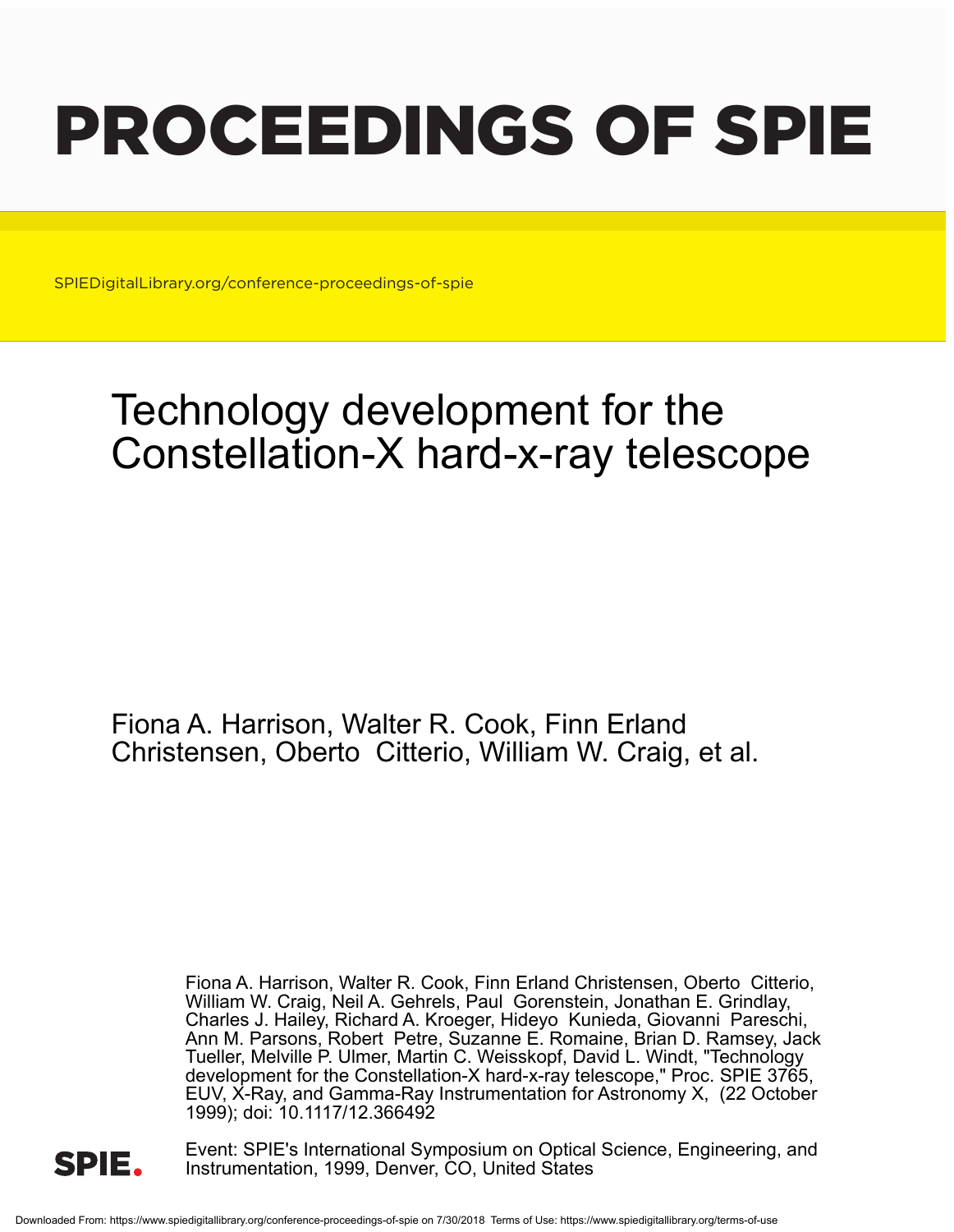### Technology development for the Constellation—X hard X-ray telescope

F. A. Harrison<sup>a</sup>, W. R. Cook<sup>a</sup>, F. E. Christensen<sup>b</sup>, O. Citterio<sup>c</sup>, W. W. Craig<sup>d</sup>, N. Gehrels<sup>e</sup>, P. Gorenstein<sup>f</sup>, J. E. Grindlay<sup>g</sup>, C. J. Hailey<sup>d</sup>, R. A. Kroeger<sup>h</sup>, H. Kuneida<sup>i</sup>, G. Pareschi<sup>c</sup>, A. M. Parsons<sup>e</sup>, R. Petre<sup>e</sup>, S. E. Romaine<sup>f</sup>, B. D. Ramsey<sup>j</sup>, J. Tueller<sup>e</sup>, M. Ulmer<sup>l</sup>, M. C. Weisskopf<sup>j</sup>, D. W. Windt<sup>k</sup> aCaltech 220-47, Pasadena, CA 91125  $b$ Danish Space Research Instititute, Juliane Maries Vej 30 Copenhagen Dk-2100, Denmark COsservatorjo Astronomico di Brera-Milano, Merate, It  $\alpha$ <sup>d</sup>Columbia Astrophysics Laboratory, Columbia University, NY eGoddard Space Flight Center, Greenbelt, MD 1Smithsonian Astrophysical Observatory, Cambridge, MA Harvard College Observatory, Cambridge, MA  $h$ Naval Research Laboratories, Washington, DC Nagoya University, Nagoya, Japan 'Marshall Space Flight Center, Huntsville, AL  $k$ Lucent Technologies, Murray Hill, NJ  $<sup>l</sup>$ Northwestern University, Evanston, IL</sup>

#### ABSTRACT

In addition to high resolving power in the traditional X-ray band, the Constellation-X scientific goals require broad bandpass, with response extending to  $E\geq 40$  keV. To achieve this objective, Constellation-X will incorporate a hard X-ray telescope (HXT) based on depth graded multilayer-coated grazing incidence optics and position-sensitive solid state detectors. This paper describes the HXT performance requirements, provides an overview of the HXT optics and detector technology development efforts, and presents example designs.

Keywords: Hard X-ray Telescopes, X-ray Optics, Multilayers, Hard X-ray Detectors, X-ray Missions

#### 1. INTRODUCTION

A number of the key Constellation-X scientific objectives require extending the instrument sensitivity into the hard Xray band, up to energies > 40 keV. For AGN in particular, hard X-ray measurements of the continuum are required in order to fully interpret Iron-line features, and therefore constrain emission mechanisms. In Seyfert galaxies, measurements of the continuum shape at high energies can be used to determine the magnitude of the Compton reflection component and thereby provide constraints on the viewing angle and source geometry. Other examples of scientific investigations where sensitivity in the hard X-ray is important include studies of stellar flares and shock emission from young supernova remnants.

To-date, the high-sensitivity made possible by grazing-incidence X-ray optics has been limited to energies below  $\sim$  10 keV. To extend focusing into the hard X-ray band, numerous groups are developing depth-graded multilayercoated optics and position-sensitive high atomic number solid state detectors. The Hard X-ray Telescope (HXT) instrument, to be co-aligned with the Spectroscopy X-ray Telescope (SXT), plans to incorporate these technologies in order to provide a broad bandpass for the observatory.

In this paper, we describe the HXT performance requirements, provide an overview of the optics and detector technology development efforts — including highlights of recent results — and finally we present example designs for the experiment.

Part of the SPIE Conference on EUV, X-Ray, and Gamma-Ray Instrumentation for Astronomy X 104 Denver, Colorado • July 1999 SPIE Vol. 3765 • 0277-786X/99/\$10.00

Further author information: (Send correspondence to F.A.H.)

F.A.H.: E-mail: fiona©srl.caltech.edu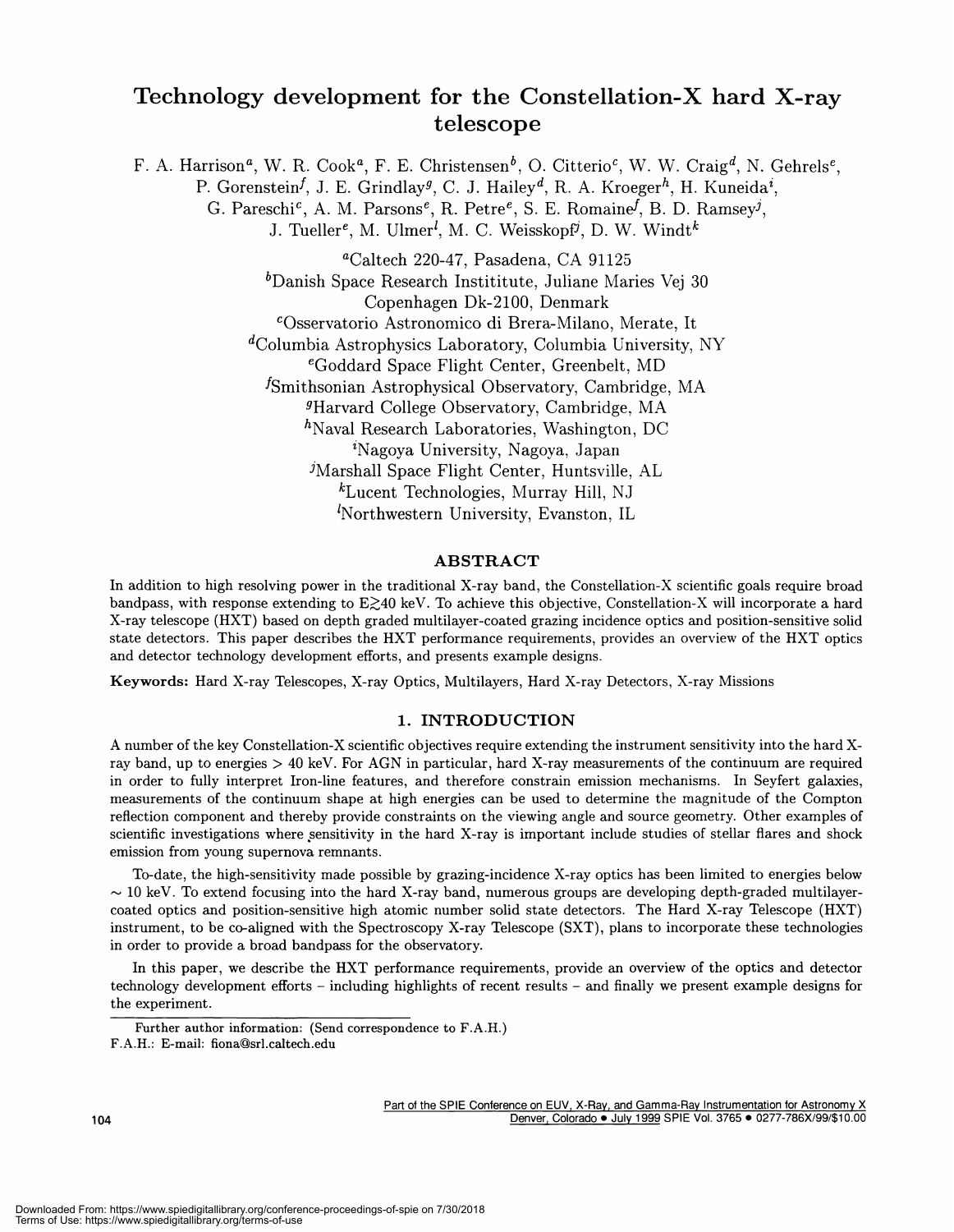#### 2. PERFORMANCE REQUIREMENTS

Table 1 summarizes the HXT performance requirements. The primary performance goal is to match the spectroscopic sensitivity of the SXT for high-energy continuum observations of point sources. This sets the minimum effective area of  $> 1500$  cm<sup>2</sup> in the 6 – 40 keV band, as well as the requirement that typical observations  $(T_{obs} \sim 2 \times 10^4$  s) be signal-limited. The desire to map non-thermal emission in extended sources sets the additional requirement that the field of view be 8' or greater up to 40 keV, and that the HPD be 1' or better. In addition to the baseline requirements, the Facility Science Team (FST) has established desirable performance enhancements, also listed in Table 1.

| <b>Baseline HXT Requirements</b>           |                                                      |  |
|--------------------------------------------|------------------------------------------------------|--|
| Effective Area                             | $> 1500$ cm <sup>2</sup> , 6 – 40 keV                |  |
| Signal to Background Ratio                 | > 1 for $T_{obs} \leq 2 \times 10^4$ s               |  |
| Field of View                              | $8'$ (6 – 40 keV)                                    |  |
| <b>HPD</b>                                 | $\leq 1'$                                            |  |
| $\Delta E/E$                               | $< 20\%$ at 6 - 30 keV                               |  |
| Desirable Performance Enhancements         |                                                      |  |
| Signal to Noise                            | $> 1$ for $T_{obs} \lesssim 10^5$ s                  |  |
| Effective Area                             | $\geq 800 \text{ cm}^2 \text{ } 40 - 80 \text{ keV}$ |  |
| <b>Bandpass</b>                            | extend to 1 keV                                      |  |
| <b>HPD</b>                                 | $\leq 30''$                                          |  |
| $\Delta E/E$                               | $< 5\%$ at 40 keV                                    |  |
| Mechanical Envelope                        |                                                      |  |
| Total mass/satellite (excluding structure) | $\leq$ 250 kg                                        |  |
| Geometric Aperture                         | $< 0.75 \; \mathrm{m}^2$                             |  |
| Focal Length                               | 10 <sub>m</sub>                                      |  |

Table 1. Performance requirements for the HXT. Also shown are desirable enhancements, in order of priority, which set additional technical goals for the instrument, and the mechanical envelope.

The mechanical envelope for the current four-satellite configuration requires a total experiment mass, excluding support structure and optical bench, of  $\leq 250$  kg, with a focal length of 10 m.

#### 3. OVERVIEW OF TECHNICAL APPROACH

The technical challenge associated with extending traditional grazing incidence optics into the hard X-ray band (E > 10 keY) is the decrease with energy in graze angle for which significant reflectivity can be achieved. For a Wolter or conical approximation mirror geometry, the graze angle,  $\gamma$ , on a given mirror shell is related to the focal ratio by  $\gamma = 1/4 \times (r/f)$ , where r is the shell radius and f is the focal length. If one maintains this geometry, two approaches to extending mirror reflectivity to high energy are possible:

- 1. utilize small focal ratios  $(r/f)$ . By using multiple telescope modules of small radius in a highly-nested geometry, low graze-angle hard X-ray telescopes can be designed using standard metal reflective coatings.
- 2. increase, for a given  $r/f$ , the graze angle for which significant reflectivity can be achieved. Coating the reflective surfaces with depth-graded multilayer structures, which operate on the principal of Bragg reflection, can substantially increase the maximum graze angle for which significant reflectivity is achieved over a relatively broad energy range.

Due to the larger field of view (resulting from the larger average mirror graze angle) and smaller number of telescope modules, the HXT will employ depth-graded multilayer optics in a Wolter-I or conical-approximation geometry. As described below, this can provide the desired FOV, energy coverage, and effective area with concentration factors ( ratio of collecting area to effective detector area) exceeding 5000. In the following section, we describe the specific technologies currently being developed for the HXT.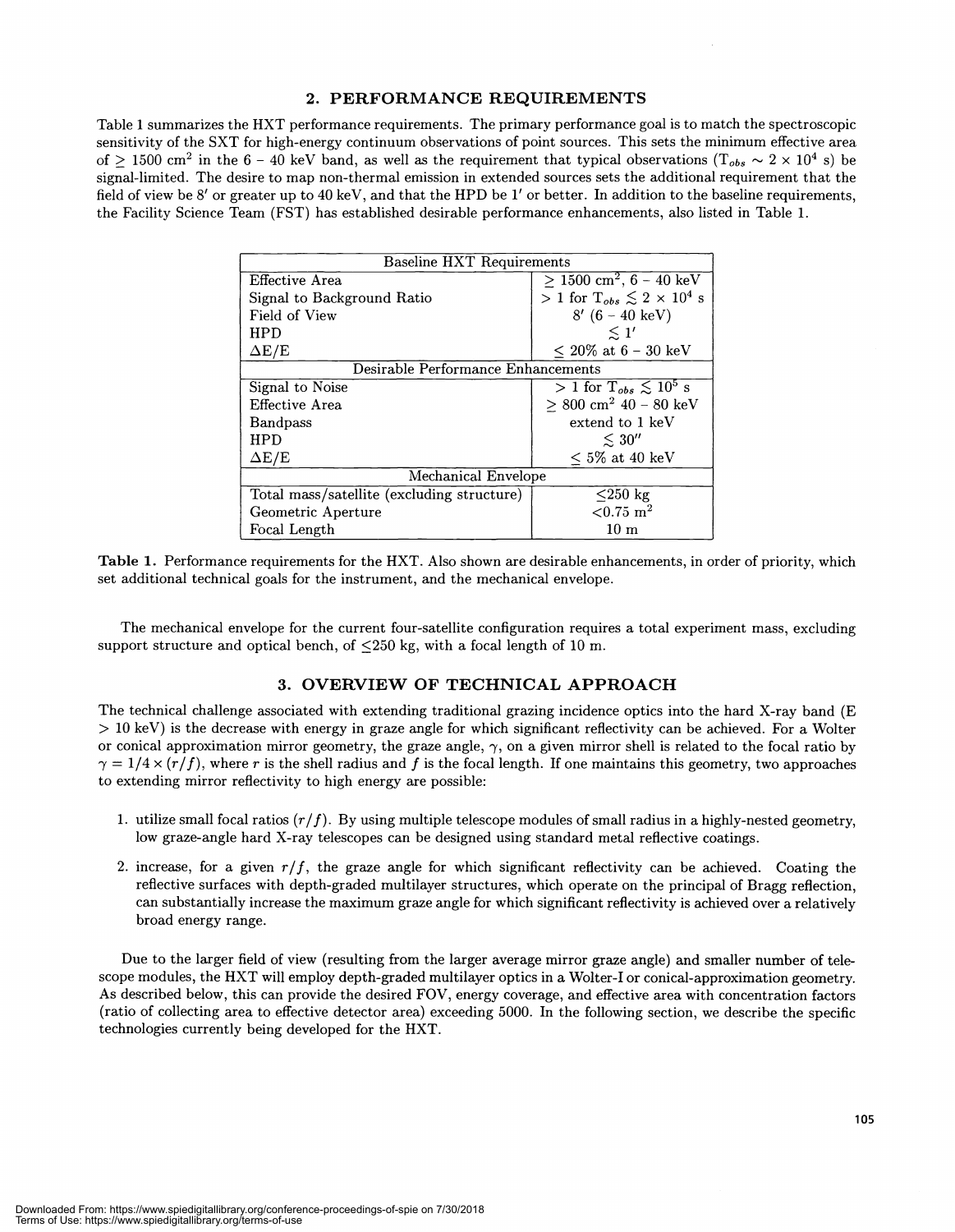#### 4. TECHNOLOGY DEVELOPMENT

Several approaches are being pursued by numerous groups to develop hard X-ray optics and focal plane detectors for balloon-borne telescopes and for Constellation-X. A detailed description of all of these is not within the scope of this paper, however in this section we provide an overview of these efforts, with references to more detailed papers.

#### 4.1. Optics

Two possible approaches are being pursued for the Con-X mirror substrates: segmented shells in a conical approximation geometry, as used on  $ASCA$  and  $Astro-E<sup>1</sup>$ ; and integral replica Wolter-I shells, as employed on  $SAX$  and XMM.2 The former have the advantage that low-mass substrates have been developed that are capable of achieving the requisite angular resolution within the mass envelope, while the latter are attractive due to the superior angular resolution already demonstrated for the XMM optics, although a mass reduction is required.

#### 4.1.1. Segmented optics



Figure 1. Total encircled energy distribution for 8 keV X-ray measurements on a free-standing thermally-formed glass shell. The measured HPD is 9.86" for this shell (one bounce). Typical values range from  $10 - 30$ ".

For segmented hard X-ray optics, the most attractive substrate is thermally formed glass microsheet, as it provides a smooth surface appropriate for multilayer deposition.3 In contrast to Aluminum foil optics, it does not require an additional epoxy replication step to remove intermediate-lengthscale ripple. Developed for the CIT/Columbia/DSRI HEFT balloon program, the individual shells have demonstrated figure adequate to achieve the 1' HPD goal<sup>4</sup> (see Figure 1), and good reflectance for graded multilayers deposited directly on the glass surface.<sup>5</sup> Glass segments coated with complex depth-graded multilayers do not show any figure degradation due to film stress, and adequate coating uniformity can be achieved using standard planar magnetron systems.5 Recently, X-ray testing of an opticalmechanical prototype (shown in Figure 2) with 10 coated and 10 uncoated shells mounted in a flight-representative configuration demonstrated that mirror resolution of 1' HPD is possible. Refinement of the mounting procedure is necessary to achieve this performance over the full optic, and will likely improve the HPD beyond the baseline specification.

#### 4.1.2. Replica optics

Integral electroformed shells are an attractive option for the HXT due to the superior angular resolution (10") already demonstrated for the XMM flight optics. Integral shells have the intrinsic advantage of fewer pieces to mount and align. The outstanding technical issues are 1) the substrate mass, which in current thicknesses exceeds the HXT mass limit by a factor  $\sim$  3, and 2) coating the interiors of the closed shells. Promising approaches are being pursued to overcome both of these obstacles. New nickel alloys developed for the Con-X SXT<sup>6</sup> may allow shells as thin as  $100\mu$ m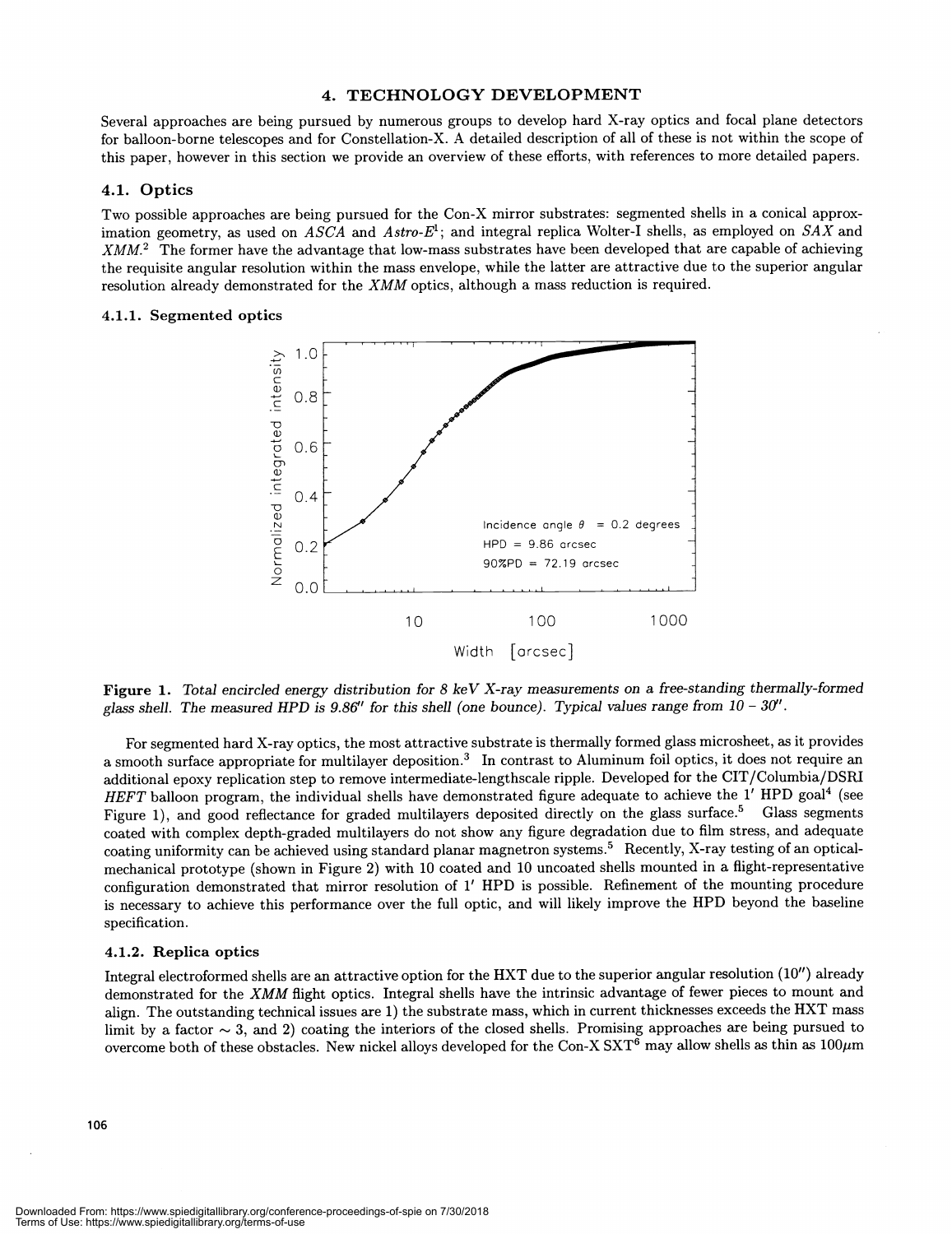

Figure 2. Photograph of the 2-bounce glass prototype being assembled. Both coated and uncoated optics are included for direct figure comparison.

to maintain good figure, thereby achieving the mass goal. The Harvard-Smithsonian Center for Astrophysics has developed a coating chamber for depositing multilayers directly on the interiors of cylinders, and has demonstrated that high-reflectance multilayers can be deposited on relatively large-radius ( $r \gtrsim 12$  cm) optics (Figure 3). In an alternate approach, Northwestern University and U. Brera are independently developing a technique for replication of the multilayer itself. In this technique, the multilayer is deposited directly on the mandrel, the nickel is then formed on top of the coating, and the entire optic released from the mandrel. To-date, this has successfully been demonstrated using flats.<sup>7</sup>



Figure 3. Photo shows coated and uncoated 10.5 inch diameter Duran glass substrates used for testing. Plot is 8 keV reflectivity data (points) for the optic shown here along with fit to the data (solid line) using the following parameters: N=30 bilayers W/Si, d=40.0, gamma=0.475,  $\sigma_{W/S} = 3.5 \text{ Å}$ ,  $\sigma_{S/W} = 5.0 \text{ Å}$ .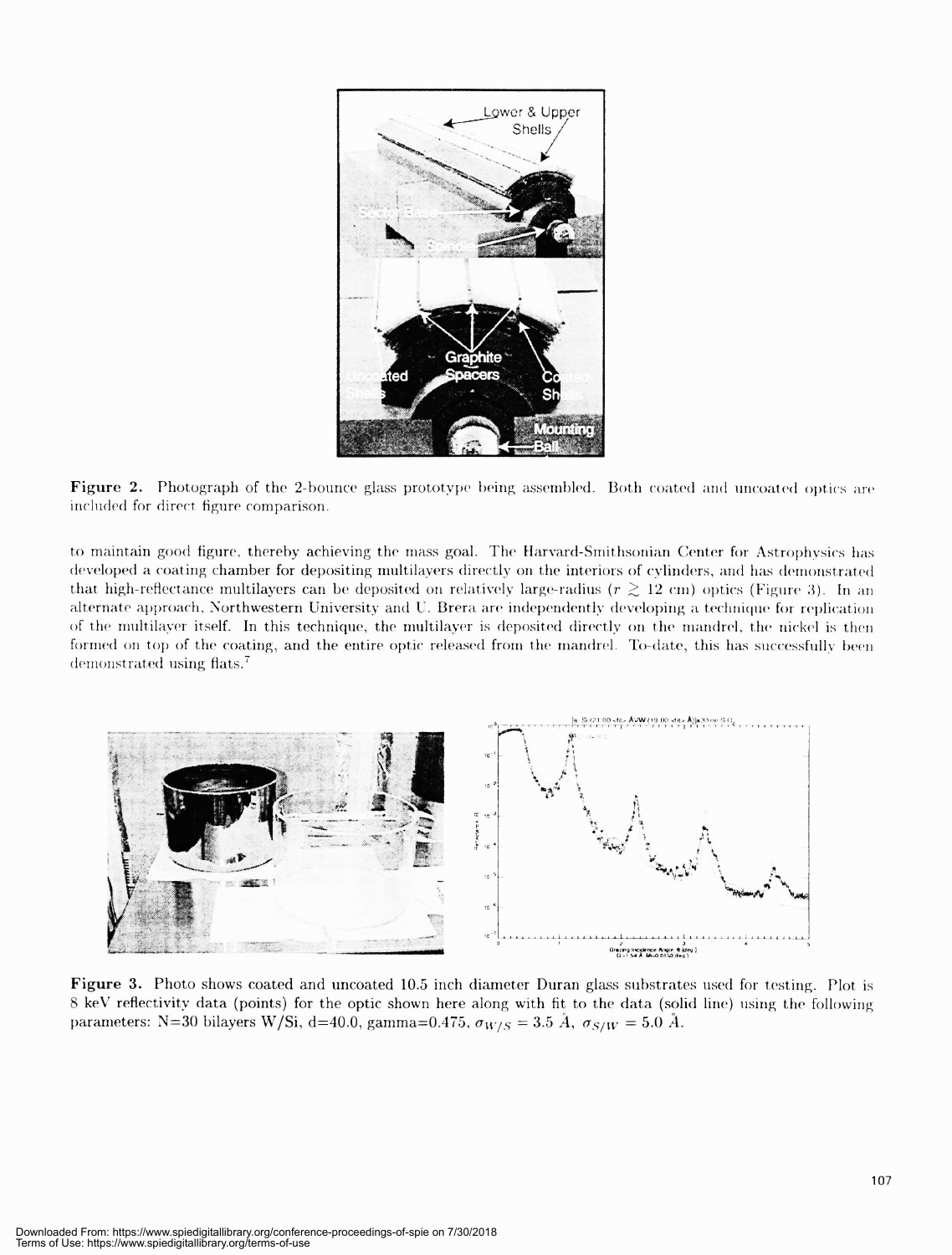| \X.                 | $< 730 \mu m$                                           |
|---------------------|---------------------------------------------------------|
| $\Delta E/\rm{E}$   | $\sqrt{20\% \text{ FWHM} (6-30 \text{ keV})}$           |
|                     | $< 10\%$ FWHM (E>30 keV)                                |
| Diameter            | $> 2.3~\rm cm$                                          |
| Quantum Efficiency  | $>90\%$ (6 – 40 keV)                                    |
| Internal Background | $\sqrt{2 \times 10^{-4} \text{ cts/cm}^2/\text{s/keV}}$ |

Table 2. Required detector specifications.

#### 4.2. Multilayers

Depth-graded multilayers with sufficient reflectivity have been deposited, using magnetron sputtering, on both segmented mirror substrates and on curved pyrex cylinders. For Constellation-X, W/Si is a good material combination, in that there is high contrast in refractive index between the materials, the films can be grown with small interface widths (typically  $3 - 3.5$ Å), and good reflectance extends to the tungsten K-edge at 69.5 keV (see Figure 4). Typical parameters for the Con-X W/Si designs are 300 - 500 layer pairs, minimum period of 20A, and maximum period of 200A. However, if response significantly above the 40 keV baseline requirement is desired, alternate material combinations, such as Pt/C (cutoff at 78 keV) or Ni/C must be used. Aside from the replication issues associated with applying the films to the interiors of small-radius optics, there are no remaining technical hurdles associated with the Con-X multilayers.



Figure 4. Measured reflectance of a depth-graded W/Si multilayer deposited on a formed glass substrate vs. energy (solid line), compared to a theoretical calculation (dotted line). Typical interface widths achievable for W/SI multilayers are  $\sigma_{if} = 3.0 - 3.5$  Å.

#### 4.3. Detectors

Table 2 summarizes the detector parameters required to meet the baseline performance specifications described in Section 2 for the 10 m telescope focal length. The pixel size of  $730\mu$ m (or less) corresponds to 15", nicely oversampling the 1' HPD mirror response. The background specification is set by the requirement that typical  $2 \times 10^4$ s observations be signal-limited, assuming a 1' HPD. The requirement for good quantum efficiency is particularly important at high energies, where the mirror response is decreasing rapidly.

The primary choice for the focal plane detectors is a high-atomic number solid state pixel detector such as CdZnTe or CdTe. The detector is hybridized: the anode contact is segmented into pixels, with each pixel bump bonded to a separate channel of an VLSI circuit (see Figure 5). The pitch of readout circuits on the chip matches that of the pixels on the solid state sensor. Stacked silicon strip detectors are also being studied as a backup technology. The motivation for considering these sensors is the superior resolution at low energy, and the good uniformity of the material. Achieving the requisite quantum efficiency at 40 keV requires stacking 10 detectors.

The three principal technical issues associated with demonstrating CdZnTe sensors with the Con-X requirements are: 1) obtaining defect-free sensor material with the requisite dimensions, 2) developing a low-noise readout circuit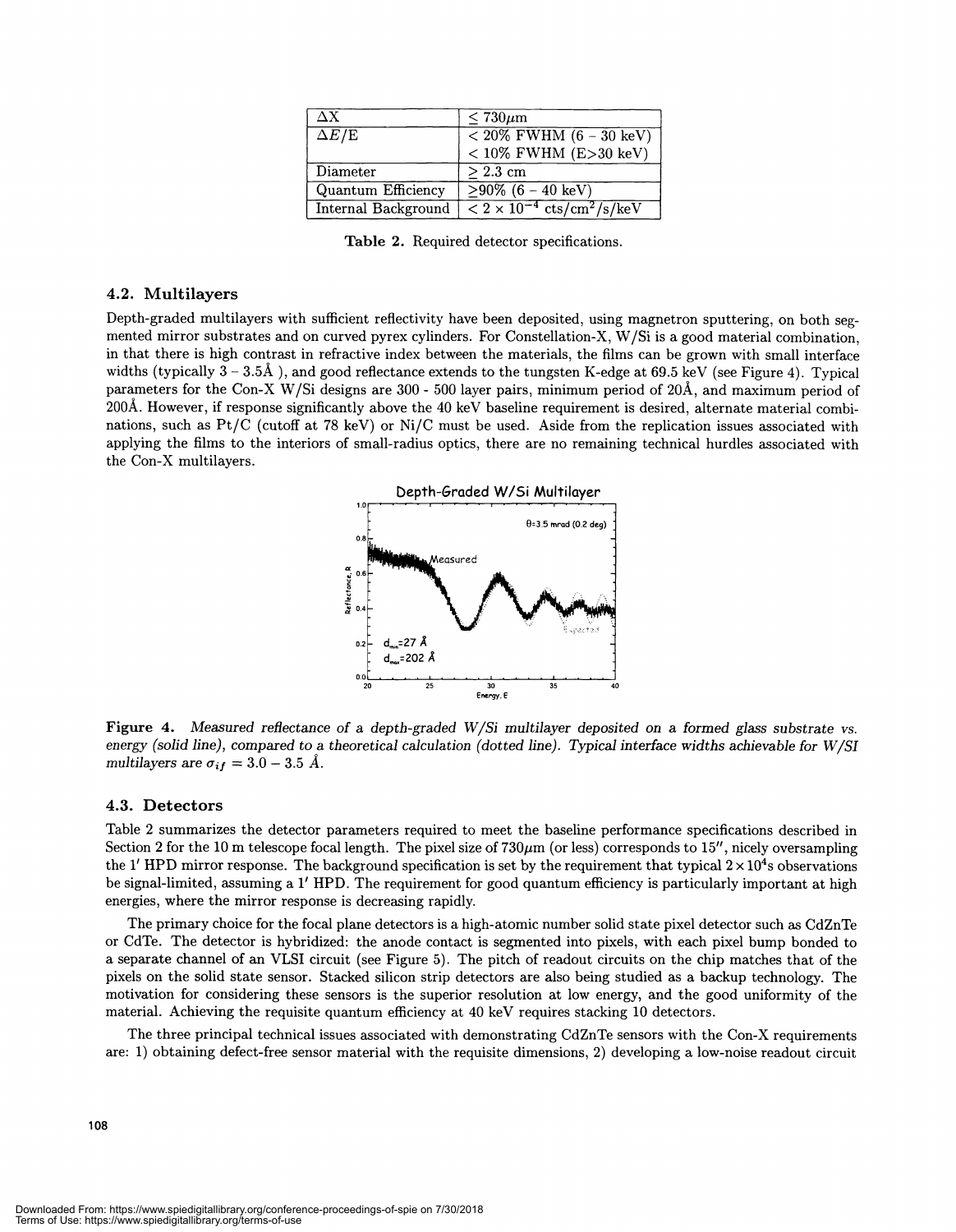

Figure 5. Photo of a prototype CdZnTe hybrid, showing detector geometry and packaging.



Figure 6. Spectrum of an <sup>241</sup>Am source taken with a  $650\mu$ m CdZnTe pixel sensor coupled to a custom low-noise VLSI readout. The detector was at -2Odeg C, similar to the operating temperature expected for Con-X.

capable of achieving a threshold below 6 keV, and 3) demonstrating good quantum efficiency for CdZnTe and CdTe sensors at low energy. Significant progress has been made recently on all three areas. An effort lead by GSFC has demonstrated that defect-free 1-inch CdZnTe sensors can be selected and diced from wafers. The wafers were procured from the manufacturer, eV Products, imaged in IR and scanned using an X-ray beam at GSFC to select<br>the material. Although the yield is not high, given the relatively small number of detectors required by Con-X, th approach is feasible for selecting flight detectors. In addition, a custom low-noise VLSI readout coupled to a  $650 \mu m$ CdZnTe pixel sensor, developed for the CIT/Columbia/DSRI HEFT balloon program, has demonstrated a threshold below 2 keV. The quantum efficiency at these low energies has not yet been fully characterized.

#### 4.4. Background calculations

The internal detector background is critical to understand, since it determines, for a fixed HPD, the integration<br>time for which observations will be signal-limited. As part of the Constellation-X technology development pr the baseline Lagrange-point orbit. The Monte Carlo calculations, performed by MSFC and SAIC Corp., included contributions from the Galactic cosmic rays as well as trapped protons, and all particles produced in secondary interactions in the shield and spacecraft.

We employed a simplified model of the detector and shield. The shield consisted of a 31 cm high, 2.51 cm radius, 1.9 cm wall-thickness active BGO well, and we assumed a 0.1 cm thick, 1.4 cm radius detector positioned 4 cm from the bottom of the shield. It is important to emphasize that the shield geometry has not yet been optimized to minimize the background. The results of the Monte Carlo find that the levels of the mostsignificant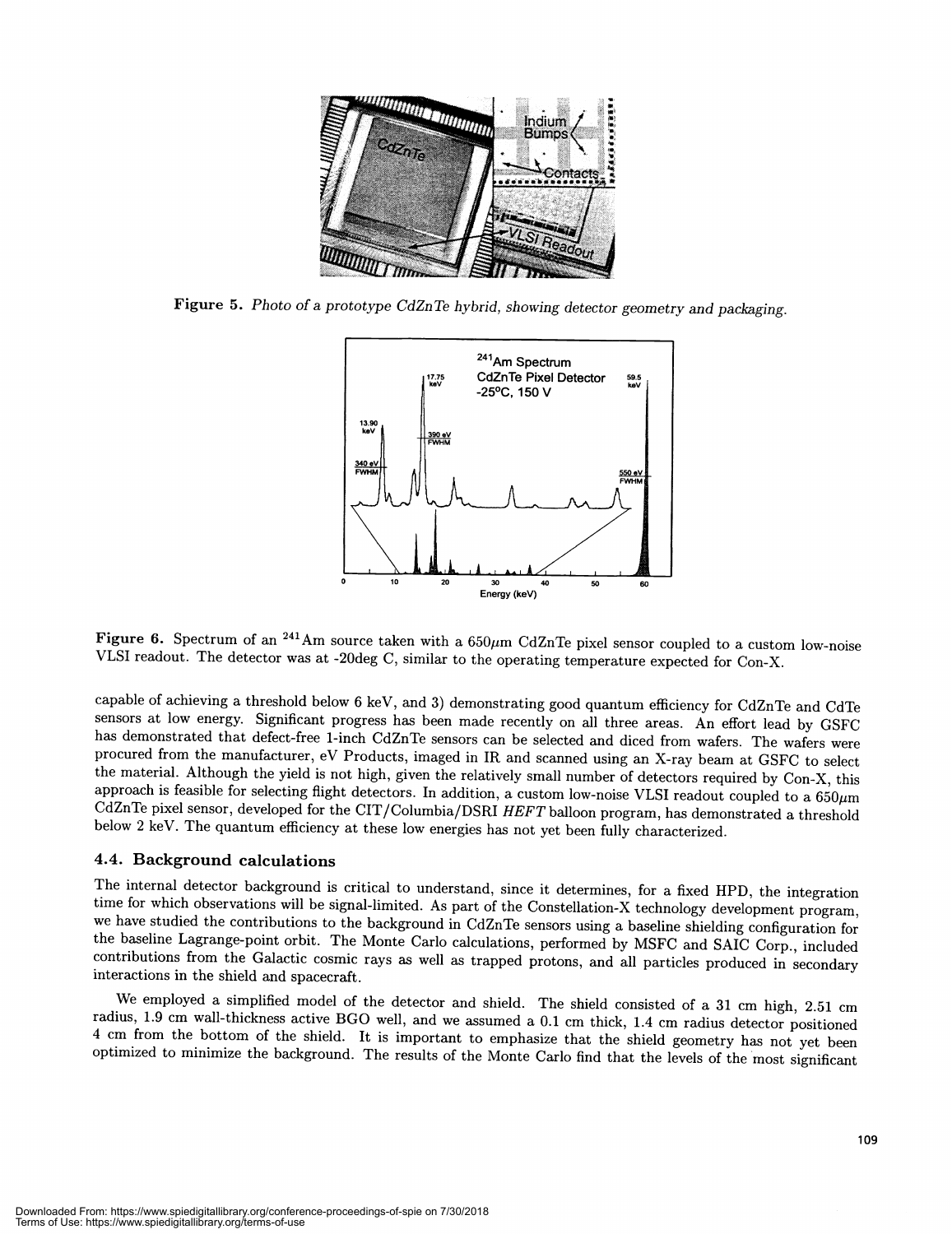| <b>Telescope</b>                   |                    |                 |  |
|------------------------------------|--------------------|-----------------|--|
| focal length                       | $10~\mathrm{m}$    |                 |  |
| no. of satellites                  |                    |                 |  |
| hxt/satellite                      | 3                  |                 |  |
| <b>Multilayers</b>                 |                    |                 |  |
| materials                          | W/Si               |                 |  |
| minimum period                     | 20 Å               |                 |  |
| max. no. of layers                 | 500                |                 |  |
| Optics                             |                    |                 |  |
|                                    | glass              | nickel replica  |  |
| $\overline{\text{minimum}}$ radius | $3 \; \mathrm{cm}$ | 6 cm            |  |
| maximum radius                     | $20 \text{ cm}$    | $20 \text{ cm}$ |  |
| shell length                       | $25 \text{ cm}$    | 40 cm           |  |
| shell thickness                    | $300 \ \mu m$      | $100 \mu m$     |  |
| no. of shells/module               | 149                | 82              |  |
| mirror mass/satellite              | 190                | 250             |  |

Table 3. Optics parameters used to calculate performance for the example designs.



Figure 7. Effective area vs. energy for the segmented glass (solid line) and nickel replica (dot-dashed line) example configurations.

internal background components (excluding diffuse aperture flux, which must be collimated) are, in order: shield activation:  $7 \times 10^{-5}$ cts/cm<sup>2</sup>/s/keV, CdZnTe activation:  $7 \times 10^{-6}$ cts/cm<sup>2</sup>/s/keV, and prompt background due to cosmic ray interactions:  $3 \times 10^{-6}$ cts/cm<sup>2</sup>/s/keV. With appropriate collimation of the diffuse flux, the total predicted background is at the  $10^{-4}$ cts/cm<sup>2</sup>/s/keV level, sufficiently low to meet the baseline requirement. It is encouraging that the dominant component is from shield activation, so that optimization of the shield thickness can likely reduce the total internal background further.

#### 5. EXAMPLE DESIGNS

To demonstrate that the desired performance is achievable within the physical envelope using realistic extrapolations of existing technologies, we have derived example designs based on both segmented and integral mirror shells. Table 3 shows the technical parameters assumed for the glass segmented and nickel replica mirrors. In both cases we assume detector quantum efficiency of 90% independent of energy. The W/Si multilayer design was optimized for the Con-X energy range and FOV using the procedure described in Mao et al. (1999).

We have chosen the mirror parameters for glass and nickel substrates to reflect the different technical limitations inherent in each technology. The minimum radius for nickel is chosen to be large enough that multilayers can be directly deposited on the interior. The shell length for nickel is also longer in order to reduce the number of mandrels